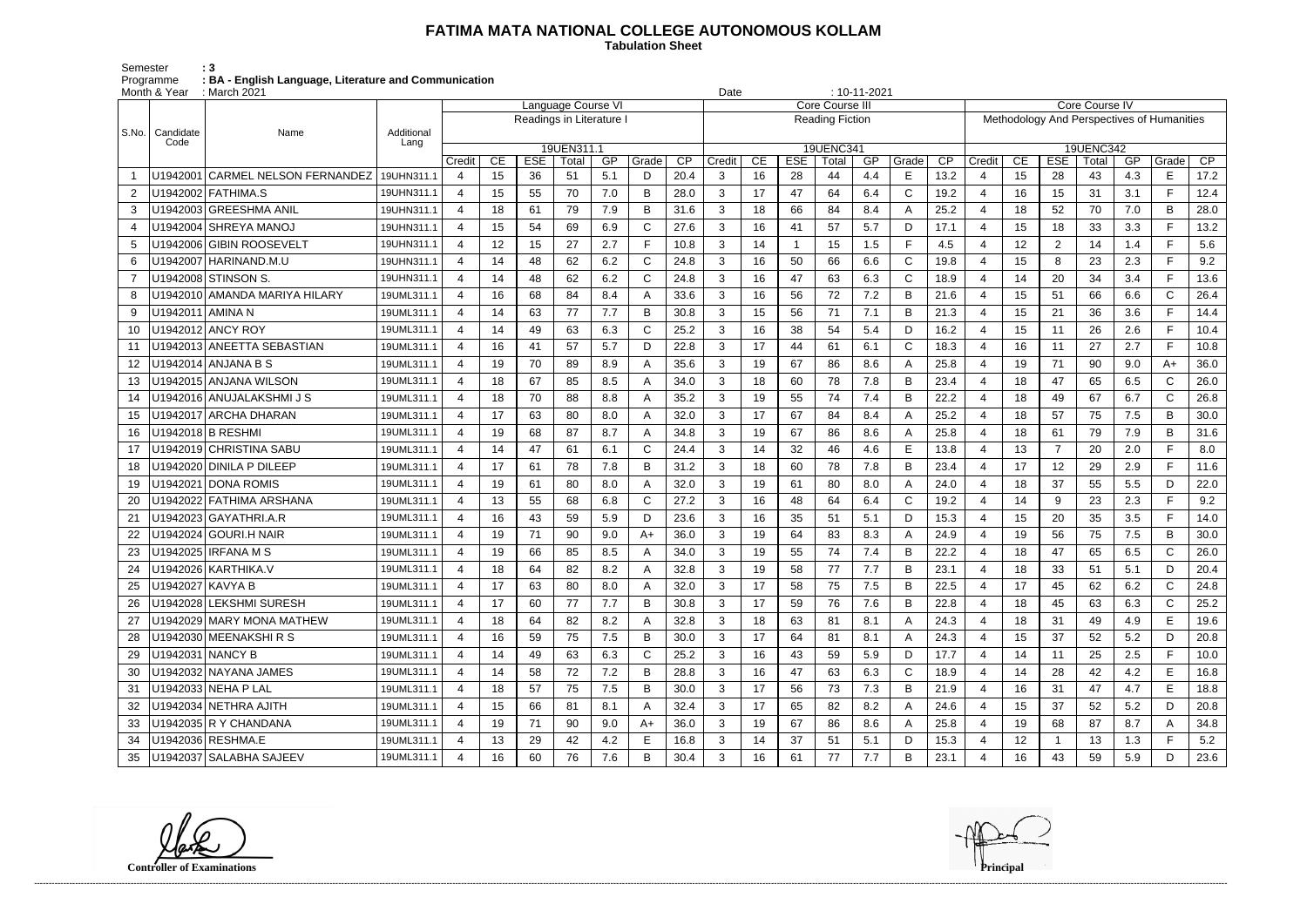|       |                    |                          |                    | Language Course VI |    |                          |            |                          |       |                 |        | Core Course III |             |                        |     |                    |      |                       |                 | Core Course IV |           |                |                                            |      |  |  |
|-------|--------------------|--------------------------|--------------------|--------------------|----|--------------------------|------------|--------------------------|-------|-----------------|--------|-----------------|-------------|------------------------|-----|--------------------|------|-----------------------|-----------------|----------------|-----------|----------------|--------------------------------------------|------|--|--|
|       |                    |                          |                    |                    |    | Readings in Literature I |            |                          |       |                 |        |                 |             | <b>Reading Fiction</b> |     |                    |      |                       |                 |                |           |                | Methodology And Perspectives of Humanities |      |  |  |
| S.No. | Candidate<br>Code  | Name                     | Additional<br>Lang |                    |    |                          |            |                          |       |                 |        |                 |             |                        |     |                    |      |                       |                 |                |           |                |                                            |      |  |  |
|       |                    |                          |                    |                    |    |                          | 19UEN311.1 |                          |       |                 |        |                 |             | <b>19UENC341</b>       |     |                    |      |                       |                 |                | 19UENC342 |                |                                            |      |  |  |
|       |                    |                          |                    | Credit             | CE | <b>ESE</b>               | Total      | GP                       | Grade | $\overline{CP}$ | Credit | CE              | <b>ESE</b>  | Total                  | GP  | Grade <sup>'</sup> | CP   | Credit                | CE              | <b>ESE</b>     | Total     | GP             | Grade                                      | CP   |  |  |
| 36    |                    | U1942038 SAMRA SABU      | 19UML311.1         | $\overline{4}$     | 18 | 52                       | 70         | 7.0                      | B     | 28.0            |        | 19              | 62          | 81                     | 8.1 | A                  | 24.3 |                       | 18              | 39             | 57        | 5.7            | D.                                         | 22.8 |  |  |
| 37    |                    | U1942039 SMRITHY S       | 19UML311.1         | 4                  | 14 | 41                       | 55         | 5.5                      |       | 22.0            | 3      | 18              | 50          | 68                     | 6.8 | $\mathsf{C}$       | 20.4 |                       | 15              | 22             | 37        | 3.7            |                                            | 14.8 |  |  |
| 38    |                    | U1942040 SREE LEKSHMIK   | 19UML311.1         | 4                  | 19 | 65                       | 84         | 8.4                      | A     | 33.6            | 3      | 19              | 61          | 80                     | 8.0 | A                  | 24.0 |                       | 18              | 54             | 72        | 7.2            | B                                          | 28.8 |  |  |
| 39    |                    | U1942041 TANIYA L        | 19UML311.1         | $\mathbf 4$        | 16 | 45                       | 61         | 6.1                      |       | 24.4            | 3      | 17              | 38          | 55                     | 5.5 | D                  | 16.5 |                       | 17              | 30             | 47        | 4.7            | E.                                         | 18.8 |  |  |
| 40    |                    | U1942043 AFIZ SHAJI      | 19UML311.1         | $\overline{4}$     | 14 | 52                       | 66         | 6.6                      |       | 26.4            | 3      | 17              | 63          | 80                     | 8.0 | A                  | 24.0 |                       | 15              | 6              | 21        | 2.1            |                                            | 8.4  |  |  |
| 41    |                    | U1942044 AJAY JAYAN      | 19UML311.1         | 4                  | 14 | 45                       | 59         | 5.9                      | D     | 23.6            | 3      | 16              | 46          | 62                     | 6.2 | $\mathsf{C}$       | 18.6 |                       | 15              |                | 19        | 1.9            |                                            | 7.6  |  |  |
| 42    | U1942045   AJITH.B |                          | 19UML311.1         | 4                  | 13 | 44                       | 57         | 5.7                      | D     | 22.8            | 3      | 16              | 47          | 63                     | 6.3 | $\mathsf{C}$       | 18.9 |                       | 13              | 2              | 15        | 1.5            | E.                                         | 6.0  |  |  |
| 43    |                    | U1942046 AKASH.S         | 19UML311.1         | 4                  | 15 | 50                       | 65         | 6.5                      |       | 26.0            | 3      | 16              | 60          | 76                     | 7.6 | B                  | 22.8 |                       | 14              | 6              | 20        | 2.0            |                                            | 8.0  |  |  |
| 44    |                    | U1942047 AKHIL JOHN      | 19UML311.1         | $\overline{A}$     | 15 | 46                       | 61         | 6.1                      |       | 24.4            | 3      | 16              | 52          | 68                     | 6.8 | $\mathsf{C}$       | 20.4 |                       | 15              | 11             | 26        | 2.6            |                                            | 10.4 |  |  |
| 45    |                    | U1942048 AKHIL RAJ       | 19UML311.1         | 4                  | 15 | 54                       | 69         | 6.9                      | C.    | 27.6            | 3      | 16              | 55          | 71                     | 7.1 | B                  | 21.3 |                       | 15              | 13             | 28        | 2.8            |                                            | 11.2 |  |  |
| 46    |                    | U1942050 EBIN MERLIN     | 19UML311.1         | 4                  | 14 | 53                       | 67         | 6.7                      | C     | 26.8            | 3      | 16              | 56          | 72                     | 7.2 | B                  | 21.6 |                       | 15 <sub>1</sub> | 49             | 64        | 6.4            | $\mathsf{C}$                               | 25.6 |  |  |
| 47    |                    | U1942051 EMMANUEL MATHEW | 19UML311.1         | 4                  | 12 | <b>MPra</b>              |            | $\overline{\phantom{0}}$ | Е     |                 | 3      | 13              | <b>MPra</b> |                        |     | E                  |      | $\boldsymbol{\Delta}$ | 12              | <b>MPra</b>    |           | $\overline{a}$ | E.                                         |      |  |  |
| 48    | U1942052 J JEFFIN  |                          | 19UML311.1         | 4                  | 15 | 54                       | 69         | 6.9                      |       | 27.6            |        | 17              | 51          | 68                     | 6.8 | $\mathsf{C}$       | 20.4 |                       | 15              | 38             | 53        | 5.3            | D.                                         | 21.2 |  |  |
| 49    |                    | U1942053 MELVIN MICHAEL  | 19UML311.1         | $\overline{A}$     | 14 | 30                       | 44         | 4.4                      | E     | 17.6            | 3      | 14              | 43          | 57                     | 5.7 | D                  | 17.1 |                       | 13              | 16             | 29        | 2.9            | F.                                         | 11.6 |  |  |
| 50    |                    | U1942054 MIDHUN J        | 19UML311.1         | 4                  | 12 | 44                       | 56         | 5.6                      |       | 22.4            | 3      | 15              | 35          | 50                     | 5.0 | D                  | 15.0 |                       | 13              | 17             | 30        | 3.0            | E.                                         | 12.0 |  |  |
| 51    | U1942055 NOEL.E    |                          | 19UML311.1         | $\overline{A}$     | 13 | 39                       | 52         | 5.2                      | D.    | 20.8            | 3      | 16              | 33          | 49                     | 4.9 | E                  | 14.7 |                       | 13              | $\overline{7}$ | 20        | 2.0            |                                            | 8.0  |  |  |
| 52    |                    | U1942056 P NITHIN        | 19UML311.1         | 4                  | 12 | 32                       | 44         | 4.4                      | Е     | 17.6            | 3      | 14              | 12          | 26                     | 2.6 | E                  | 7.8  |                       | 12              |                | 13        | 1.3            | E.                                         | 5.2  |  |  |
| 53    | U1942058 SURAJ R   |                          | 19UML311.1         | 4                  | 14 | 38                       | 52         | 5.2                      |       | 20.8            |        | 17              | 46          | 63                     | 6.3 | C                  | 18.9 |                       | 15              | 17             | 32        | 3.2            |                                            | 12.8 |  |  |

**Controller of Examinations Principal**

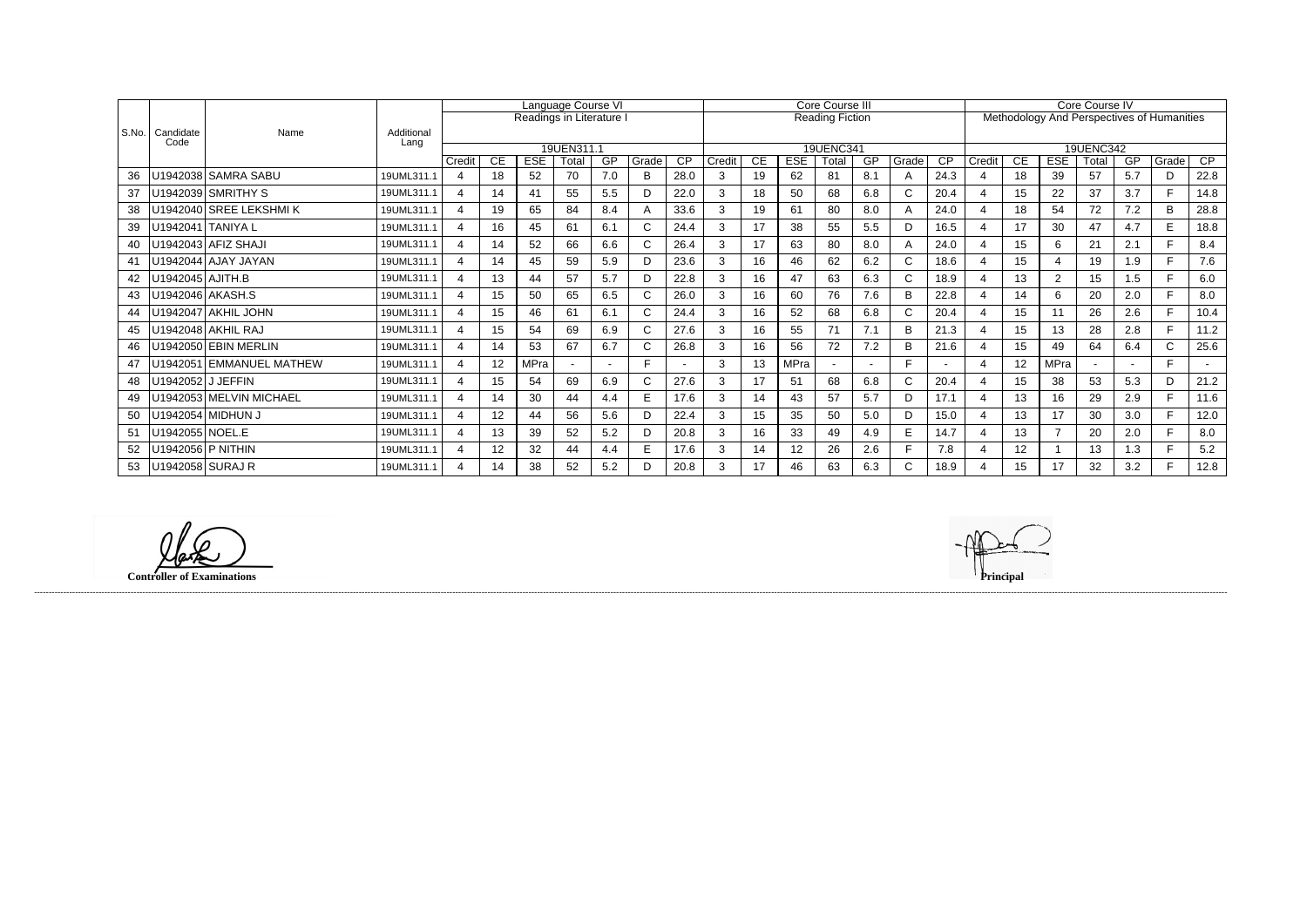|                |                   |                                  |                    | <b>Complementary Course V</b> |    |             |                                     |     |              |                              | <b>Complementary Course VI</b> |    |            |             |     |              |      |  |
|----------------|-------------------|----------------------------------|--------------------|-------------------------------|----|-------------|-------------------------------------|-----|--------------|------------------------------|--------------------------------|----|------------|-------------|-----|--------------|------|--|
|                |                   |                                  |                    |                               |    |             | History of English Literature - III |     |              | <b>English for the Media</b> |                                |    |            |             |     |              |      |  |
| S.No.          | Candidate<br>Code | Name                             | Additional<br>Lang |                               |    |             |                                     |     |              |                              |                                |    |            |             |     |              |      |  |
|                |                   |                                  |                    | Credit                        | CE | <b>ESE</b>  | <b>19UENC331</b>                    | GP  | Grade        | CP                           |                                | CE | <b>ESE</b> | 19UCM331    | GP  | Grade        | CP   |  |
|                |                   | U1942001 CARMEL NELSON FERNANDEZ | 19UHN311.1         | 3                             | 15 | 30          | Total<br>45                         | 4.5 | E            | 13.5                         | Credit<br>3                    | 15 | 34         | Total<br>49 | 4.9 | E            | 14.7 |  |
| $\overline{2}$ |                   | U1942002 FATHIMA.S               | 19UHN311.1         | 3                             | 15 | 17          | 32                                  | 3.2 | F            | 9.6                          | 3                              | 15 | 54         | 69          | 6.9 | $\mathsf{C}$ | 20.7 |  |
| 3              |                   | U1942003 GREESHMA ANIL           | 19UHN311.1         | 3                             | 18 | 54          | 72                                  | 7.2 | B            | 21.6                         | 3                              | 16 | 68         | 84          | 8.4 | A            | 25.2 |  |
| 4              |                   | U1942004 SHREYA MANOJ            | 19UHN311.1         | 3                             | 16 | 28          | 44                                  | 4.4 | E            | 13.2                         | 3                              | 15 | 44         | 59          | 5.9 | D            | 17.7 |  |
| 5              |                   | U1942006 GIBIN ROOSEVELT         | 19UHN311.1         | 3                             | 13 | $\mathbf 1$ | 14                                  | 1.4 | E            | 4.2                          | 3                              | 12 | 1          | 13          | 1.3 | F            | 3.9  |  |
| 6              |                   | U1942007 HARINAND.M.U            | 19UHN311.1         | 3                             | 15 | 28          | 43                                  | 4.3 | E            | 12.9                         | 3                              | 15 | 50         | 65          | 6.5 | $\mathsf{C}$ | 19.5 |  |
| $\overline{7}$ |                   | U1942008 STINSON S.              | 19UHN311.1         | 3                             | 14 | 34          | 48                                  | 4.8 | E            | 14.4                         | 3                              | 14 | 60         | 74          | 7.4 | B            | 22.2 |  |
| 8              |                   | U1942010 AMANDA MARIYA HILARY    | 19UML311.1         | 3                             | 15 | 40          | 55                                  | 5.5 | D            | 16.5                         | 3                              | 13 | 48         | 61          | 6.1 | $\mathsf{C}$ | 18.3 |  |
| 9              | U1942011 AMINA N  |                                  | 19UML311.1         | 3                             | 14 | 33          | 47                                  | 4.7 | E            | 14.1                         | 3                              | 13 | 50         | 63          | 6.3 | $\mathsf{C}$ | 18.9 |  |
| 10             |                   | U1942012 ANCY ROY                | 19UML311.1         | 3                             | 14 | 13          | 27                                  | 2.7 | E            | 8.1                          | 3                              | 13 | 16         | 29          | 2.9 | F            | 8.7  |  |
| 11             |                   | U1942013 ANEETTA SEBASTIAN       | 19UML311.1         | 3                             | 17 | 11          | 28                                  | 2.8 | F            | 8.4                          | 3                              | 14 | 30         | 44          | 4.4 | E            | 13.2 |  |
| 12             |                   | U1942014 ANJANA B S              | 19UML311.1         | 3                             | 19 | 72          | 91                                  | 9.1 | $A+$         | 27.3                         | 3                              | 18 | 72         | 90          | 9.0 | $A+$         | 27.0 |  |
| 13             |                   | U1942015 ANJANA WILSON           | 19UML311.1         | 3                             | 19 | 51          | 70                                  | 7.0 | B            | 21.0                         | 3                              | 16 | 57         | 73          | 7.3 | B            | 21.9 |  |
| 14             |                   | U1942016 ANUJALAKSHMI J S        | 19UML311.1         | 3                             | 19 | 60          | 79                                  | 7.9 | B            | 23.7                         | 3                              | 18 | 60         | 78          | 7.8 | B            | 23.4 |  |
| 15             |                   | U1942017 ARCHA DHARAN            | 19UML311.1         | 3                             | 17 | 64          | 81                                  | 8.1 | A            | 24.3                         | 3                              | 15 | 65         | 80          | 8.0 | A            | 24.0 |  |
| 16             |                   | U1942018 B RESHMI                | 19UML311.1         | 3                             | 19 | 70          | 89                                  | 8.9 | A            | 26.7                         | 3                              | 17 | 70         | 87          | 8.7 | A            | 26.1 |  |
| 17             |                   | U1942019 CHRISTINA SABU          | 19UML311.1         | 3                             | 13 | 22          | 35                                  | 3.5 | F            | 10.5                         | 3                              | 13 | 30         | 43          | 4.3 | E            | 12.9 |  |
| 18             |                   | U1942020 DINILA P DILEEP         | 19UML311.1         | 3                             | 18 | 39          | 57                                  | 5.7 | D            | 17.1                         | 3                              | 16 | 59         | 75          | 7.5 | B            | 22.5 |  |
| 19             |                   | U1942021 DONA ROMIS              | 19UML311.1         | 3                             | 17 | 51          | 68                                  | 6.8 | $\mathsf{C}$ | 20.4                         | 3                              | 16 | 63         | 79          | 7.9 | B            | 23.7 |  |
| 20             |                   | U1942022 FATHIMA ARSHANA         | 19UML311.1         | 3                             | 14 | 15          | 29                                  | 2.9 | F            | 8.7                          | 3                              | 13 | 45         | 58          | 5.8 | D            | 17.4 |  |
| 21             |                   | U1942023 GAYATHRI.A.R            | 19UML311.1         | 3                             | 14 | 37          | 51                                  | 5.1 | D            | 15.3                         | 3                              | 13 | 36         | 49          | 4.9 | E            | 14.7 |  |
| 22             |                   | U1942024 GOURI.H NAIR            | 19UML311.1         | 3                             | 20 | 71          | 91                                  | 9.1 | $A+$         | 27.3                         | 3                              | 18 | 66         | 84          | 8.4 | A            | 25.2 |  |
| 23             |                   | U1942025 IRFANA M S              | 19UML311.1         | 3                             | 17 | 57          | 74                                  | 7.4 | B            | 22.2                         | 3                              | 16 | 60         | 76          | 7.6 | B            | 22.8 |  |
| 24             |                   | U1942026 KARTHIKA.V              | 19UML311.1         | 3                             | 18 | 53          | 71                                  | 7.1 | B            | 21.3                         | 3                              | 17 | 61         | 78          | 7.8 | B            | 23.4 |  |
| 25             | U1942027 KAVYA B  |                                  | 19UML311.1         | 3                             | 16 | 46          | 62                                  | 6.2 | $\cap$       | 18.6                         | 3                              | 16 | 52         | 68          | 6.8 | $\mathsf{C}$ | 20.4 |  |
| 26             |                   | U1942028 LEKSHMI SURESH          | 19UML311.1         | 3                             | 16 | 45          | 61                                  | 6.1 | $\mathsf{C}$ | 18.3                         | 3                              | 15 | 47         | 62          | 6.2 | C            | 18.6 |  |
| 27             |                   | U1942029 MARY MONA MATHEW        | 19UML311.1         | 3                             | 15 | 44          | 59                                  | 5.9 | D            | 17.7                         | 3                              | 15 | 52         | 67          | 6.7 | $\mathsf{C}$ | 20.1 |  |
| 28             |                   | U1942030 MEENAKSHIRS             | 19UML311.1         | 3                             | 16 | 50          | 66                                  | 6.6 | $\mathsf{C}$ | 19.8                         | 3                              | 14 | 67         | 81          | 8.1 | A            | 24.3 |  |
| 29             | U1942031 NANCY B  |                                  | 19UML311.1         | 3                             | 15 | 28          | 43                                  | 4.3 | E            | 12.9                         | 3                              | 14 | 45         | 59          | 5.9 | D            | 17.7 |  |
| 30             |                   | U1942032 NAYANA JAMES            | 19UML311.1         | 3                             | 16 | 35          | 51                                  | 5.1 | D            | 15.3                         | 3                              | 13 | 53         | 66          | 6.6 | C            | 19.8 |  |
| 31             |                   | U1942033 NEHA P LAL              | 19UML311.1         | 3                             | 17 | 37          | 54                                  | 5.4 | D            | 16.2                         | 3                              | 17 | 51         | 68          | 6.8 | $\mathsf{C}$ | 20.4 |  |
| 32             |                   | U1942034 NETHRA AJITH            | 19UML311.1         | 3                             | 17 | 53          | 70                                  | 7.0 | В            | 21.0                         | 3                              | 16 | 60         | 76          | 7.6 | B            | 22.8 |  |
| 33             |                   | U1942035 R Y CHANDANA            | 19UML311.1         | 3                             | 20 | 74          | 94                                  | 9.4 | $A+$         | 28.2                         | 3                              | 18 | 67         | 85          | 8.5 | A            | 25.5 |  |
| 34             |                   | U1942036 RESHMA.E                | 19UML311.1         | 3                             | 13 | 17          | 30                                  | 3.0 | F            | 9.0                          | 3                              | 12 | 34         | 46          | 4.6 | Е            | 13.8 |  |
| 35             |                   | U1942037 SALABHA SAJEEV          | 19UML311.1         | 3                             | 15 | 46          | 61                                  | 6.1 | $\mathsf C$  | 18.3                         | 3                              | 14 | 57         | 71          | 7.1 | B            | 21.3 |  |

**Controller of Examinations** 

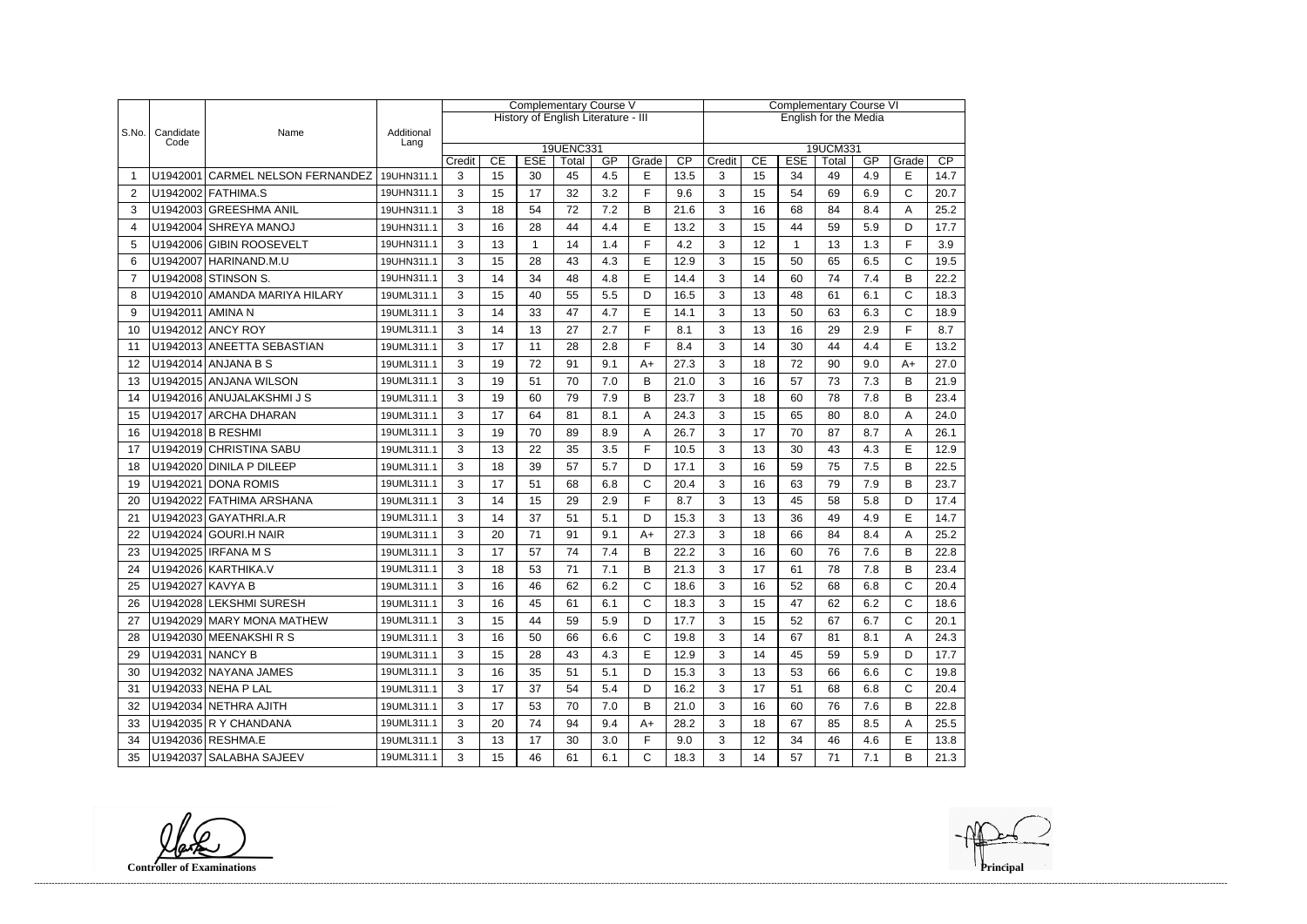|       |                   |                          |                    |        |    | <b>Complementary Course V</b>       |                    |     |       | <b>Complementary Course VI</b> |        |    |             |                              |     |              |                 |
|-------|-------------------|--------------------------|--------------------|--------|----|-------------------------------------|--------------------|-----|-------|--------------------------------|--------|----|-------------|------------------------------|-----|--------------|-----------------|
|       |                   |                          |                    |        |    | History of English Literature - III |                    |     |       |                                |        |    |             | <b>English for the Media</b> |     |              |                 |
| S.No. | Candidate<br>Code | Name                     | Additional<br>Lang |        |    |                                     |                    |     |       |                                |        |    |             |                              |     |              |                 |
|       |                   |                          |                    | Credit | CE | <b>ESE</b>                          | 19UENC331<br>Total | GP  | Grade | $\overline{CP}$                | Credit | CE | <b>ESE</b>  | 19UCM331<br>Total            | GP  | Grade        | $\overline{CP}$ |
| 36    |                   | U1942038 SAMRA SABU      | 19UML311.1         | 3      | 15 | 61                                  | 76                 | 7.6 | B     | 22.8                           | 3      | 16 | 51          | 67                           | 6.7 | C            | 20.1            |
|       |                   | U1942039 SMRITHY S       | 19UML311.1         | 3      | 16 | 38                                  | 54                 | 5.4 | D     | 16.2                           | 3      | 14 | 48          | 62                           | 6.2 | $\mathsf{C}$ | 18.6            |
| 38    |                   | U1942040 SREE LEKSHMIK   | 19UML311.1         | 3      | 20 | 66                                  | 86                 | 8.6 | Α     | 25.8                           | 3      | 18 | 71          | 89                           | 8.9 | A            | 26.7            |
| 39    |                   | U1942041 TANIYA L        | 19UML311.1         | 3      | 16 | 43                                  | 59                 | 5.9 | D     | 17.7                           | 3      | 15 | 49          | 64                           | 6.4 | C            | 19.2            |
| 40    |                   | U1942043 AFIZ SHAJI      | 19UML311.1         | 3      | 15 | 33                                  | 48                 | 4.8 | E     | 14.4                           | 3      | 14 | 60          | 74                           | 7.4 | B            | 22.2            |
| 41    |                   | U1942044 AJAY JAYAN      | 19UML311.1         | 3      | 15 | 28                                  | 43                 | 4.3 | E     | 12.9                           | 3      | 14 | 60          | 74                           | 7.4 | B            | 22.2            |
| 42    | U1942045 AJITH.B  |                          | 19UML311.1         | 3      | 14 | 10                                  | 24                 | 2.4 | F.    | 7.2                            | 3      | 14 | 49          | 63                           | 6.3 | $\mathsf C$  | 18.9            |
| 43    |                   | U1942046 AKASH.S         | 19UML311.1         | 3      | 14 | 32                                  | 46                 | 4.6 | E     | 13.8                           | 3      | 14 | 44          | 58                           | 5.8 | D            | 17.4            |
| 44    |                   | U1942047 AKHIL JOHN      | 19UML311.1         | 3      | 16 | 49                                  | 65                 | 6.5 | C     | 19.5                           | 3      | 13 | 41          | 54                           | 5.4 | D            | 16.2            |
| 45    |                   | U1942048 AKHIL RAJ       | 19UML311.1         | 3      | 14 | 28                                  | 42                 | 4.2 | E     | 12.6                           | 3      | 15 | 54          | 69                           | 6.9 | $\mathsf{C}$ | 20.7            |
| 46    |                   | U1942050 EBIN MERLIN     | 19UML311.1         | 3      | 16 | 28                                  | 44                 | 4.4 | E     | 13.2                           | 3      | 14 | 60          | 74                           | 7.4 | B            | 22.2            |
| 47    |                   | U1942051 EMMANUEL MATHEW | 19UML311.1         | 3      | 12 | <b>MPra</b>                         | $\sim$             |     | F.    |                                | 3      | 12 | <b>MPra</b> |                              |     | F.           |                 |
| 48    |                   | U1942052 J JEFFIN        | 19UML311.1         | 3      | 14 | 34                                  | 48                 | 4.8 | E     | 14.4                           | 3      | 14 | 46          | 60                           | 6.0 | $\mathsf{C}$ | 18.0            |
| 49    |                   | U1942053 MELVIN MICHAEL  | 19UML311.1         | 3      | 12 | 29                                  | 41                 | 4.1 | E     | 12.3                           | 3      | 12 | 23          | 35                           | 3.5 | F            | 10.5            |
| 50    |                   | U1942054 MIDHUN J        | 19UML311.1         | 3      | 12 | 4                                   | 16                 | 1.6 | F.    | 4.8                            | 3      | 12 | 48          | 60                           | 6.0 | $\mathsf{C}$ | 18.0            |
| 51    | U1942055 NOEL.E   |                          | 19UML311.1         | 3      | 13 | 6                                   | 19                 | 1.9 | F.    | 5.7                            | 3      | 12 | 46          | 58                           | 5.8 | D            | 17.4            |
| 52    |                   | U1942056 P NITHIN        | 19UML311.1         | 3      | 12 | 3                                   | 15                 | 1.5 | F.    | 4.5                            | 3      | 12 | 19          | 31                           | 3.1 | F.           | 9.3             |
| 53    | U1942058 SURAJ R  |                          | 19UML311.1         | 3      | 14 | 28                                  | 42                 | 4.2 | E     | 12.6                           | 3      | 14 | 38          | 52                           | 5.2 | D.           | 15.6            |

**Controller of Examinations** 

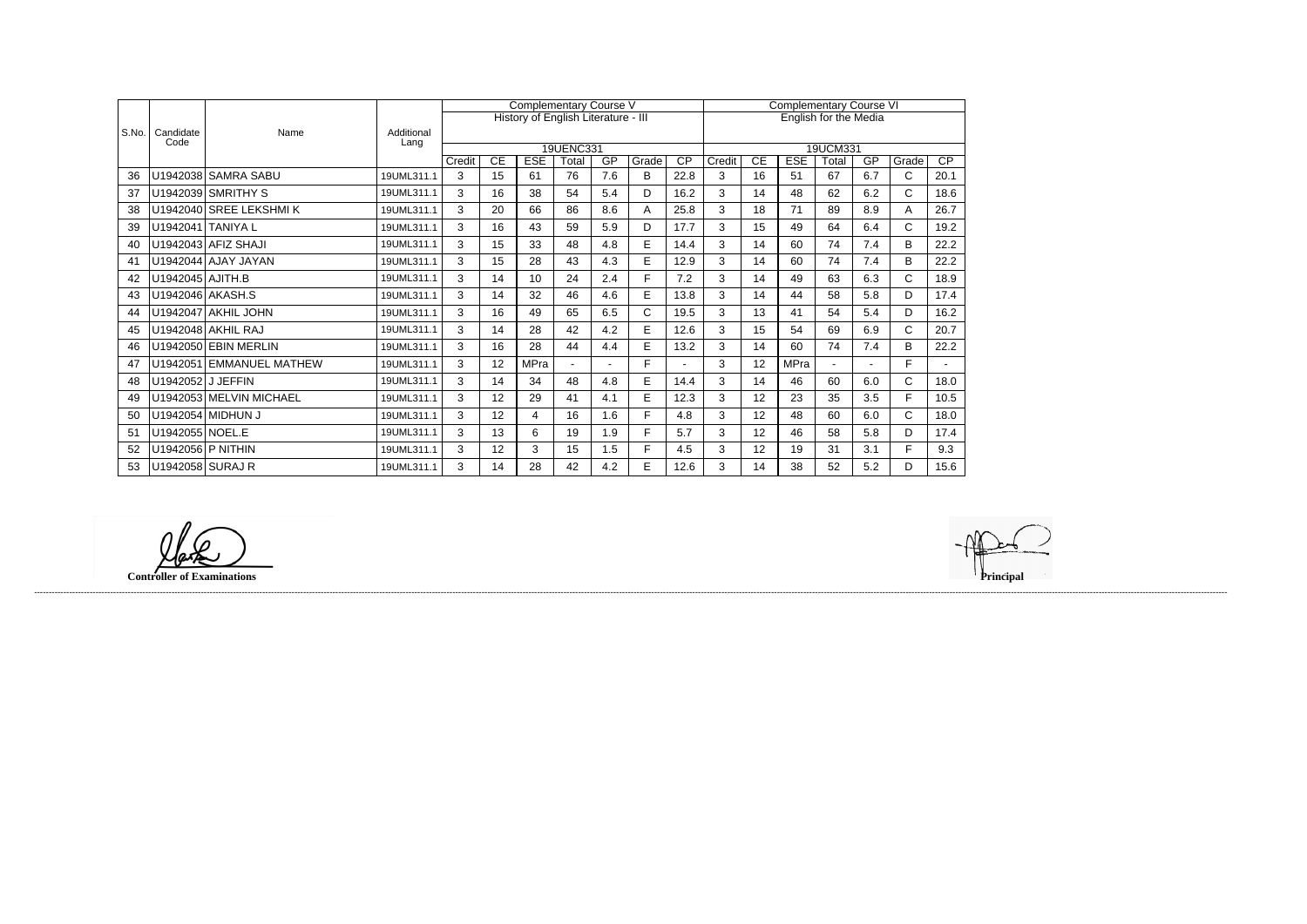|                |                    |                                |                    | Language Course VII |    |            |       |     |             |                 |                          |                |              |               |  |
|----------------|--------------------|--------------------------------|--------------------|---------------------|----|------------|-------|-----|-------------|-----------------|--------------------------|----------------|--------------|---------------|--|
|                |                    |                                |                    |                     |    |            |       |     |             |                 |                          |                |              |               |  |
| S.No.          | Candidate<br>Code  | Name                           | Additional<br>Lang |                     |    |            |       |     |             |                 | Total                    | <b>SCPA</b>    | Grade        | Result        |  |
|                |                    |                                |                    | Credit              | CE | <b>ESE</b> | Total | GP  | Grade       | $\overline{CP}$ |                          |                |              |               |  |
| -1             | U1942001           | <b>CARMEL NELSON FERNANDEZ</b> | 19UHN311.1         | 4                   | 14 | 10         | 24    | 2.4 | F           | 9.6             |                          | $\blacksquare$ | F            | <b>FAILED</b> |  |
| 2              |                    | U1942002 FATHIMA.S             | 19UHN311.1         | 4                   | 15 | 43         | 58    | 5.8 | D           | 23.2            | $\overline{\phantom{a}}$ | $\blacksquare$ | F            | <b>FAILED</b> |  |
| 3              |                    | U1942003 GREESHMA ANIL         | 19UHN311.1         | 4                   | 16 | 68         | 84    | 8.4 | A           | 33.6            | 165.2                    | 7.87           | B            | <b>PASSED</b> |  |
| 4              |                    | U1942004 SHREYA MANOJ          | 19UHN311.1         | 4                   | 15 | 30         | 45    | 4.5 | E           | 18.0            | $\mathbf{r}$             |                | F            | <b>FAILED</b> |  |
| 5              |                    | U1942006 GIBIN ROOSEVELT       | 19UHN311.1         | 4                   | 12 | 6          | 18    | 1.8 | F           | 7.2             | $\blacksquare$           | $\blacksquare$ | F            | <b>FAILED</b> |  |
| 6              | U1942007           | HARINAND.M.U                   | 19UHN311.1         | 4                   | 14 | 28         | 42    | 4.2 | E           | 16.8            |                          |                | F            | <b>FAILED</b> |  |
| $\overline{7}$ |                    | U1942008 STINSON S.            | 19UHN311.1         | 4                   | 14 | 45         | 59    | 5.9 | D           | 23.6            | $\mathbf{r}$             |                | F            | <b>FAILED</b> |  |
| 8              |                    | U1942010 AMANDA MARIYA HILARY  | 19UML311.1         | 4                   | 14 | 36         | 50    | 5.0 | D           | 20.0            | 136.4                    | 6.50           | C            | <b>PASSED</b> |  |
| 9              | U1942011 AMINA N   |                                | 19UML311.1         | 4                   | 14 | 52         | 66    | 6.6 | $\mathsf C$ | 26.4            | $\blacksquare$           |                | F            | <b>FAILED</b> |  |
| 10             |                    | U1942012 ANCY ROY              | 19UML311.1         | 4                   | 14 | 34         | 48    | 4.8 | E           | 19.2            | $\blacksquare$           | $\blacksquare$ | F            | <b>FAILED</b> |  |
| 11             |                    | U1942013 ANEETTA SEBASTIAN     | 19UML311.1         | 4                   | 16 | 57         | 73    | 7.3 | Β           | 29.2            |                          |                | F            | <b>FAILED</b> |  |
| 12             |                    | U1942014 ANJANA B S            | 19UML311.1         | 4                   | 18 | 70         | 88    | 8.8 | Α           | 35.2            | 186.9                    | 8.90           | Α            | PASSED        |  |
| 13             |                    | U1942015 ANJANA WILSON         | 19UML311.1         | 4                   | 16 | 52         | 68    | 6.8 | C           | 27.2            | 153.5                    | 7.31           | B            | <b>PASSED</b> |  |
| 14             |                    | U1942016 ANUJALAKSHMIJS        | 19UML311.1         | 4                   | 16 | 54         | 70    | 7.0 | В           | 28.0            | 159.3                    | 7.59           | B            | PASSED        |  |
| 15             |                    | U1942017 ARCHA DHARAN          | 19UML311.1         | 4                   | 15 | 65         | 80    | 8.0 | Α           | 32.0            | 167.5                    | 7.98           | B            | PASSED        |  |
| 16             |                    | U1942018 B RESHMI              | 19UML311.1         | 4                   | 17 | 69         | 86    | 8.6 | Α           | 34.4            | 179.4                    | 8.54           | A            | PASSED        |  |
| 17             |                    | U1942019 CHRISTINA SABU        | 19UML311.1         | 4                   | 13 | 28         | 41    | 4.1 | E           | 16.4            | $\mathbf{r}$             |                | F            | <b>FAILED</b> |  |
| 18             |                    | U1942020 DINILA P DILEEP       | 19UML311.1         | 4                   | 16 | 55         | 71    | 7.1 | B           | 28.4            | $\blacksquare$           |                | F            | <b>FAILED</b> |  |
| 19             | U1942021           | <b>DONA ROMIS</b>              | 19UML311.1         | 4                   | 17 | 38         | 55    | 5.5 | D           | 22.0            | 144.1                    | 6.86           | $\mathsf C$  | PASSED        |  |
| 20             |                    | U1942022 FATHIMA ARSHANA       | 19UML311.1         | 4                   | 13 | 43         | 56    | 5.6 | D           | 22.4            | $\blacksquare$           | $\blacksquare$ | F            | <b>FAILED</b> |  |
| 21             |                    | U1942023 GAYATHRI.A.R          | 19UML311.1         | 4                   | 14 | 52         | 66    | 6.6 | C           | 26.4            | $\blacksquare$           | $\overline{a}$ | F            | <b>FAILED</b> |  |
| 22             |                    | U1942024 GOURI.H NAIR          | 19UML311.1         | 4                   | 18 | 66         | 84    | 8.4 | Α           | 33.6            | 177.0                    | 8.43           | A            | PASSED        |  |
| 23             |                    | U1942025 IRFANA M S            | 19UML311.1         | 4                   | 15 | 62         | 77    | 7.7 | в           | 30.8            | 158.0                    | 7.52           | B            | <b>PASSED</b> |  |
| 24             |                    | U1942026 KARTHIKA.V            | 19UML311.1         | 4                   | 16 | 53         | 69    | 6.9 | C           | 27.6            | 148.6                    | 7.08           | B            | PASSED        |  |
| 25             | U1942027 KAVYA B   |                                | 19UML311.1         | 4                   | 15 | 60         | 75    | 7.5 | B           | 30.0            | 148.3                    | 7.06           | B            | <b>PASSED</b> |  |
| 26             |                    | U1942028 LEKSHMI SURESH        | 19UML311.1         | 4                   | 15 | 62         | 77    | 7.7 | B           | 30.8            | 146.5                    | 6.98           | C            | <b>PASSED</b> |  |
| 27             |                    | U1942029 MARY MONA MATHEW      | 19UML311.1         | 4                   | 15 | 58         | 73    | 7.3 | В           | 29.2            | 143.7                    | 6.84           | $\mathsf{C}$ | PASSED        |  |
| 28             |                    | U1942030 MEENAKSHIRS           | 19UML311.1         | 4                   | 15 | 58         | 73    | 7.3 | B           | 29.2            | 148.4                    | 7.07           | B            | <b>PASSED</b> |  |
| 29             | U1942031   NANCY B |                                | 19UML311.1         | 4                   | 14 | 53         | 67    | 6.7 | C           | 26.8            | $\sim$                   | $\blacksquare$ | F            | <b>FAILED</b> |  |
| 30             |                    | U1942032 NAYANA JAMES          | 19UML311.1         | 4                   | 14 | 57         | 71    | 7.1 | B           | 28.4            | 128.0                    | 6.10           | С            | PASSED        |  |
| 31             |                    | U1942033 NEHA P LAL            | 19UML311.1         | 4                   | 16 | 55         | 71    | 7.1 | B           | 28.4            | 135.7                    | 6.46           | C            | <b>PASSED</b> |  |
| 32             |                    | U1942034 NETHRA AJITH          | 19UML311.1         | 4                   | 16 | 66         | 82    | 8.2 | Α           | 32.8            | 154.4                    | 7.35           | B            | PASSED        |  |
| 33             |                    | U1942035 R Y CHANDANA          | 19UML311.1         | 4                   | 18 | 68         | 86    | 8.6 | A           | 34.4            | 184.7                    | 8.80           | A            | <b>PASSED</b> |  |
| 34             |                    | U1942036 RESHMA.E              | 19UML311.1         | 4                   | 12 | 32         | 44    | 4.4 | Е           | 17.6            |                          |                | F            | <b>FAILED</b> |  |
| 35             |                    | U1942037 SALABHA SAJEEV        | 19UML311.1         | 4                   | 16 | 56         | 72    | 7.2 | В           | 28.8            | 145.5                    | 6.93           | С            | PASSED        |  |

**Controller of Examinations**